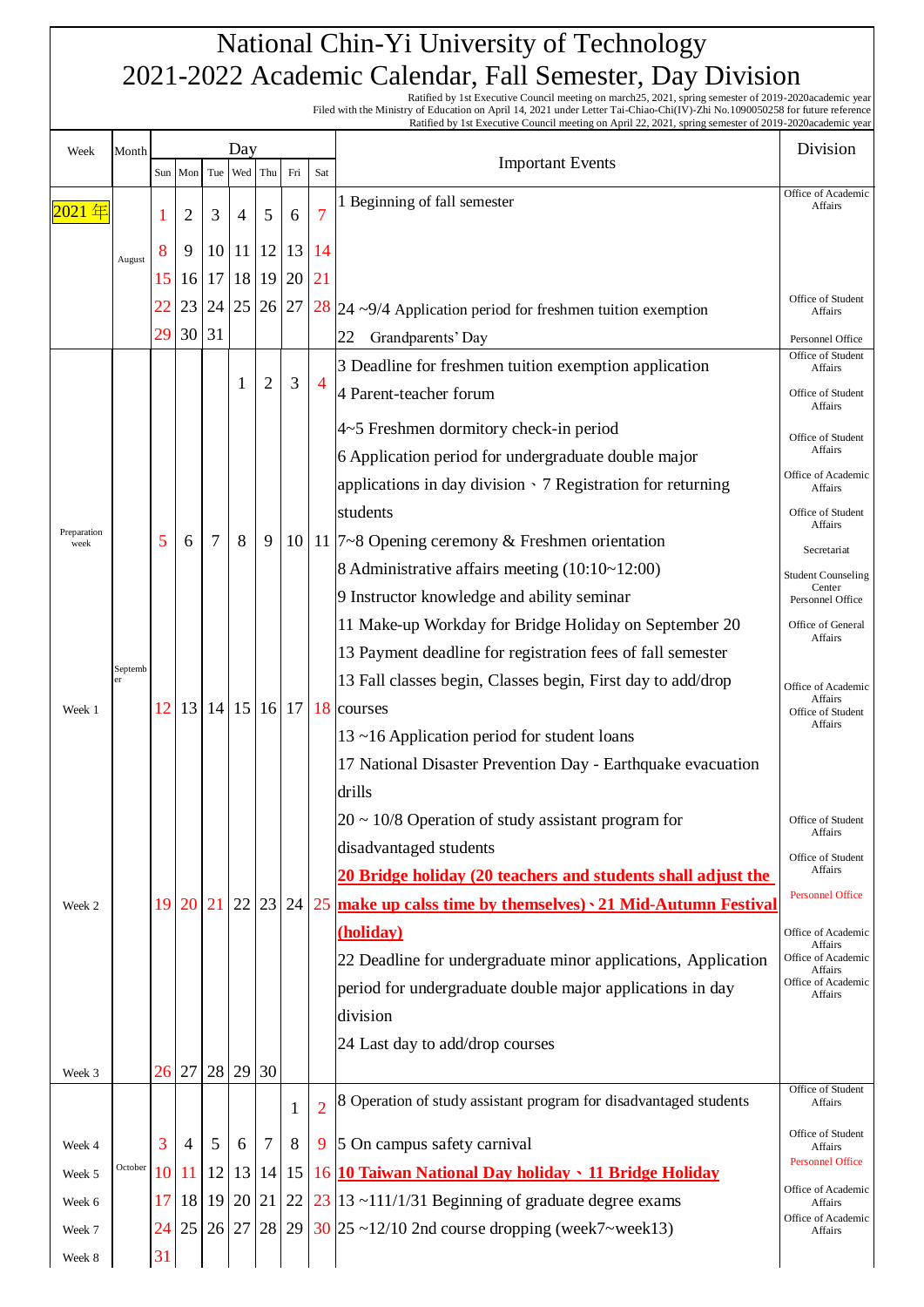Ratified by 1st Executive Council meeting on march25, 2021, spring semester of 2019-2020academic year<br>Filed with the Ministry of Education on April 14, 2021 under Letter Tai-Chiao-Chi(IV)-Zhi No.1090050258 for future refer Ratified by 1st Executive Council meeting on April 22, 2021, spring semester of 2019-2020academic year

| Week     | Month   | Day            |         |     |             |                 |                |                |                                                                                                            | Division                                           |
|----------|---------|----------------|---------|-----|-------------|-----------------|----------------|----------------|------------------------------------------------------------------------------------------------------------|----------------------------------------------------|
|          |         |                | Sun Mon | Tue | Wed         | Thu             | Fri            | Sat            | <b>Important Events</b>                                                                                    |                                                    |
|          |         |                | 1       | 2   | 3           | $\overline{4}$  | $\mathfrak{S}$ | 6              | 4 Mentor meeting                                                                                           | <b>Student Counseling</b><br>Center                |
| Week 9   |         |                |         |     |             |                 |                |                | 8~12 Midterm exam week (Accept for test leave application)                                                 | Office of Academic<br>Affairs                      |
|          | Novemb  | 7              | 8       | 9   | 10          | 11              | 12             | 13             | 18 Fraud Prevention Forum                                                                                  | Office of Student<br>Affairs                       |
| Week 10  | er      | 14             | 15      | 16  | 17          | 18              | 19             | 20             | 22~12/10 Registration of NCUT Anniversary Sports Day                                                       | Sports Center                                      |
| Week 11  |         | 21             | 22      | 23  | 24          | 25              | 26             | 27             |                                                                                                            |                                                    |
| Week 12  |         | 28             | 29      | 30  |             |                 |                |                | 28 Midterm exam grades due from faculty                                                                    | Office of Academic<br>Affairs                      |
|          |         |                |         |     |             |                 |                |                | 2 Teacher-student forum on university affairs                                                              | Office of Student                                  |
|          |         |                |         |     | 1           | 2               | 3              | $\overline{4}$ |                                                                                                            | Affairs                                            |
|          |         |                |         |     |             |                 |                |                | 10<br>Deadline for the 2nd course dropping                                                                 | Office of Academic                                 |
| Week 13  |         | 5              | 6       | 7   | 8           | 9               | 10             | 11             | <b>NCUT Founder's Anniversary,</b><br>10                                                                   | Affairs<br>Founder's Office                        |
| Week 14  | Dece    | 12             | 13      | 14  | 15          | 16              | 17             | 18 11          | <b>NCUT Anniversary Sports Day</b>                                                                         | Sports Center                                      |
|          | mber    |                |         |     |             |                 |                |                | $27 \sim 1/14$ Application period for tuition exemption in spring                                          | Office of Student                                  |
|          |         |                |         |     |             |                 |                |                |                                                                                                            | Affairs                                            |
| Week 15  |         | 19             | 20      | 21  | 22          | 23              | 24             | 25             | semester                                                                                                   | Office of Academic                                 |
|          |         |                |         |     |             |                 |                |                | 30 Deadline for take a temporary leave from NCUT application                                               | Affairs                                            |
| Week 16  |         | 26             | 27      | 28  | 29          | 30 31           |                |                | 31 Bridge holiday                                                                                          | <b>Personnel Office</b><br><b>Personnel Office</b> |
| $2022$ 年 |         |                |         |     |             |                 |                | 1              | <b>1 Founding Anniversary of the Republic of China (Public)</b>                                            |                                                    |
|          |         |                |         |     |             |                 |                |                | holiday: classes suspended)                                                                                |                                                    |
| Week 17  |         | $\overline{2}$ | 3       | 4   | 5           | 6               | 7              | 8              |                                                                                                            |                                                    |
|          |         |                |         |     |             |                 |                |                | 10~14 Final exam week (Accept for test leave application)                                                  | Office of Academic<br>Affairs                      |
| Week 18  |         | 9              | 10      | 11  | 12          | 13 <sup>1</sup> |                |                | 13 Campus safety inspection (winter vacation)<br>14   $15$   14 Deadline for tuition exemption application | Office of Student<br>Affairs                       |
|          |         |                |         |     |             |                 |                |                | 15~16 Dormitory check-out                                                                                  | Office of Student<br>Affairs                       |
|          | January |                |         |     |             |                 |                |                |                                                                                                            | Office of Student<br>Affairs                       |
|          |         |                | 16 17   |     | 18 19 20 21 |                 |                | 22             | 17 Winter vacation begins                                                                                  | Office of Academic<br>Affairs                      |
|          |         |                |         |     |             |                 |                |                | 19 Supplementary exams for finals (Apply in advance)                                                       | Office of Academic<br>Affairs                      |
|          |         |                |         |     |             |                 |                |                | 24 At 12:00 on the 25rd teachers to send semester results                                                  | Office of Academic<br>Affairs                      |
|          |         | 23             | 24      |     | 25 26 27    |                 | 28             | 29             | deadline                                                                                                   |                                                    |
|          |         | 30 31          |         |     |             |                 |                |                | 31 End of fall semester, End of graduate degree exams                                                      | Office of Academic<br>Affairs                      |

Note: (Adopted from the 2<sup>nd</sup> Executive Meeting on 25<sup>th</sup> Oct, 2018, 1<sup>st</sup> semester of the 107<sup>th</sup> School Year)

**1.** Further notice will be given in the event of new holiday regulations imposed by the Directorate-General of Personnel Administration of the Executive Yuan.

- **2.** In the daytime school system, if you need to adjust the holiday, you need to make up the class on Saturday. In order to avoid the clashes of Saturday class, the instructor shall negotiate with the student for make up class time, and send class time change order to Curriculum Section for reference.
- **3.** In the daytime, the class will be suspended once on the day of "natural disaster stop class", "national holiday" or "election polling day". If the teaching progress is required, the instructor will decide whether or not to have supplemental (extra) class.

**4.** Natural disaster day off follows the announcement of the Taichung City Government.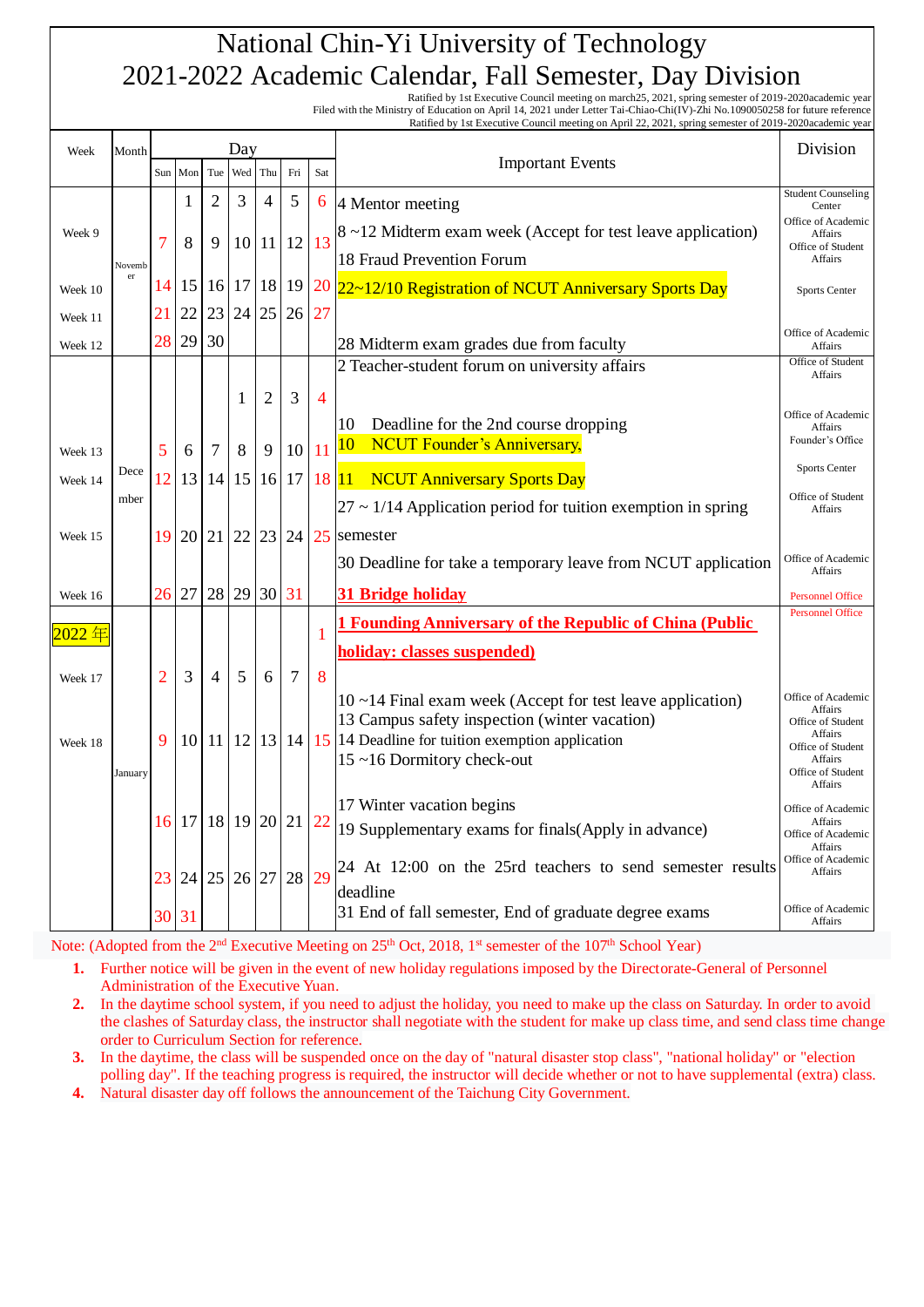|                     |          |                 |                |     |                |     |                |                | Ratified by 1st Executive Council meeting on march 25, 2021, spring semester of 2019-2020academic year<br>Filed with the Ministry of Education on April 14, 2021 under Letter Tai-Chiao-Chi(IV)-Zhi No.1090050258 for future reference<br>Ratified by 1st Executive Council meeting on April 22, 2021, spring semester of 2019-2020academic year |                               |
|---------------------|----------|-----------------|----------------|-----|----------------|-----|----------------|----------------|--------------------------------------------------------------------------------------------------------------------------------------------------------------------------------------------------------------------------------------------------------------------------------------------------------------------------------------------------|-------------------------------|
| Week                | Month    |                 |                |     | Day            |     |                |                |                                                                                                                                                                                                                                                                                                                                                  |                               |
|                     |          | Sun             | Mon            | Tue | Wed            | Thu | Fri            | Sat            | <b>Important Events</b>                                                                                                                                                                                                                                                                                                                          | Division                      |
|                     |          |                 |                |     |                |     |                |                | 1 Beginning of Spring semester                                                                                                                                                                                                                                                                                                                   | Office of<br>Academic Affairs |
|                     |          |                 |                |     |                |     |                |                | 1/31 New Year's Eve \ 2/1-3 Spring Festival holiday                                                                                                                                                                                                                                                                                              | <b>Personnel Office</b>       |
|                     |          |                 |                | 1   | 2              | 3   | $\overline{4}$ | 5              | 4 Functional adjustment holiday (Staff deducted from the                                                                                                                                                                                                                                                                                         |                               |
|                     |          |                 |                |     |                |     |                |                | winter break)                                                                                                                                                                                                                                                                                                                                    |                               |
|                     |          | 6               | 7              | 8   | 9              | 10  | 11             | 12             |                                                                                                                                                                                                                                                                                                                                                  |                               |
|                     | February |                 |                |     |                |     |                |                | 14 Application period for undergraduate double major · 15                                                                                                                                                                                                                                                                                        | Office of                     |
|                     |          |                 |                |     |                |     |                |                | Registration for returning students                                                                                                                                                                                                                                                                                                              | Academic Affairs              |
| Preparation<br>week |          | 13 <sup>1</sup> | 14             | 15  | 16             | 17  | 18             |                | 19 16 Administrative affairs meeting $(10:10-12:00)$                                                                                                                                                                                                                                                                                             | Secretariat                   |
|                     |          |                 |                |     |                |     |                |                | 17 Instructor knowledge and ability seminar                                                                                                                                                                                                                                                                                                      | <b>Counseling Center</b>      |
|                     |          |                 |                |     |                |     |                |                | 19~20 Dormitory check-in                                                                                                                                                                                                                                                                                                                         | Office of Student<br>Affairs  |
|                     |          |                 |                |     |                |     |                |                |                                                                                                                                                                                                                                                                                                                                                  | Office of                     |
|                     |          |                 |                |     |                |     |                |                | 21 Spring classes begin · Classes begin, First day to add/drop                                                                                                                                                                                                                                                                                   | Academic Affairs              |
| Week 1              |          | 20              | 21             | 22  | 23             | 24  | 25             | 26             | courses, Deadline for undergraduate minor applications                                                                                                                                                                                                                                                                                           | Office of General             |
|                     |          |                 |                |     |                |     |                |                | 21 Payment deadline for registration fees of spring semester                                                                                                                                                                                                                                                                                     | Affairs Office of             |
|                     |          |                 |                |     |                |     |                |                | 21~24 Application period for student loans                                                                                                                                                                                                                                                                                                       | <b>Student Affairs</b>        |
| Week 2              |          | 27              | 28             |     |                |     |                |                | <b>28 Peace Memorial Day (Holiday)</b>                                                                                                                                                                                                                                                                                                           | <b>Personnel Office</b>       |
|                     |          |                 |                |     |                |     |                |                | 1 Deadline for undergraduate Double Major Application                                                                                                                                                                                                                                                                                            | Office of<br>Academic Affairs |
|                     |          |                 |                | 1   | $\overline{2}$ | 3   | $\overline{4}$ | $\mathfrak{S}$ | 4 Last day for senior undergraduates to drop minors or double                                                                                                                                                                                                                                                                                    | Office of<br>Academic Affairs |
|                     |          |                 |                |     |                |     |                |                | majors                                                                                                                                                                                                                                                                                                                                           |                               |
| Week 3              | March    | 6               | 7              | 8   | 9              | 10  | 11             |                | $12$  4 Last day to add/drop courses                                                                                                                                                                                                                                                                                                             | Office of<br>Academic Affairs |
| Week 4              |          | 13              | 14             | 15  | 16             | 17  | 18             | 19             |                                                                                                                                                                                                                                                                                                                                                  |                               |
| Week 5              |          | 20              | 21             | 22  | 23             | 24  | 25             |                | $26$ 21 ~7/31 Beginning of graduate degree exams                                                                                                                                                                                                                                                                                                 | Office of<br>Academic Affairs |
| Week 6              |          | 27              | 28             | 29  | 30             | 31  |                |                | 22 On campus safety carnival activity                                                                                                                                                                                                                                                                                                            | Office of Student<br>Affairs  |
|                     |          |                 |                |     |                |     |                |                | 1 Bridge holiday for NCUT 'sAnniversary (Teachers and                                                                                                                                                                                                                                                                                            | Sports Center                 |
|                     |          |                 |                |     |                |     |                |                | students shall adjust the make up calss time by                                                                                                                                                                                                                                                                                                  | Office of<br>Academic Affairs |
|                     |          |                 |                |     |                |     | 1              | $\overline{2}$ | <b>themselves</b> )                                                                                                                                                                                                                                                                                                                              | <b>Personnel Office</b>       |
|                     |          |                 |                |     |                |     |                |                | 4 Children's Day holiday > 5 omb -Sweeping day holiday                                                                                                                                                                                                                                                                                           |                               |
|                     |          |                 |                |     |                |     |                |                | $6 \sim 5/20$ 2nd course dropping (week7~week13)                                                                                                                                                                                                                                                                                                 | Office of                     |
| Week 7              | April    | 3               | 4              | 5   | 6              | 7   | 8              | $\mathbf Q$    |                                                                                                                                                                                                                                                                                                                                                  | Academic Affairs              |
| Week 8              |          | <sup>10</sup>   | 11             | 12  | 13             | 14  | 15             |                | 16 14 Instructor meeting                                                                                                                                                                                                                                                                                                                         | Counseling Center             |
| Week 9              |          |                 | 17 18          | 19  | 20 21          |     | 22             |                | $23$  18~22 Midterm exam week (Accept for test leave application)                                                                                                                                                                                                                                                                                | Office of<br>Academic Affairs |
| Week 10             |          |                 |                |     |                |     |                |                | $25 \sim 5/20$ NCUT Principal's Cup Competitions (Outdoor event                                                                                                                                                                                                                                                                                  | Sports Center                 |
|                     |          | 24              | 25             |     | 26 27          |     |                |                | $\left  28 \right  29$ 30 may extend due to rain or force majeure factor)                                                                                                                                                                                                                                                                        |                               |
|                     |          |                 |                |     |                |     |                |                | 25~5/6 Application for transferring department                                                                                                                                                                                                                                                                                                   | Office of<br>Academic Affairs |
|                     |          |                 |                |     |                |     |                |                | Labor Day (holiday for labor)(NCUT will arrange                                                                                                                                                                                                                                                                                                  | <b>Personnel Office</b>       |
|                     | May      | 1               | $\overline{2}$ | 3   | 4              | 5   | 6              | 7              | another bridge day for labor since it's weekend on MAY                                                                                                                                                                                                                                                                                           |                               |
|                     |          |                 |                |     |                |     |                |                | 1st)                                                                                                                                                                                                                                                                                                                                             | Office of<br>Academic Affairs |